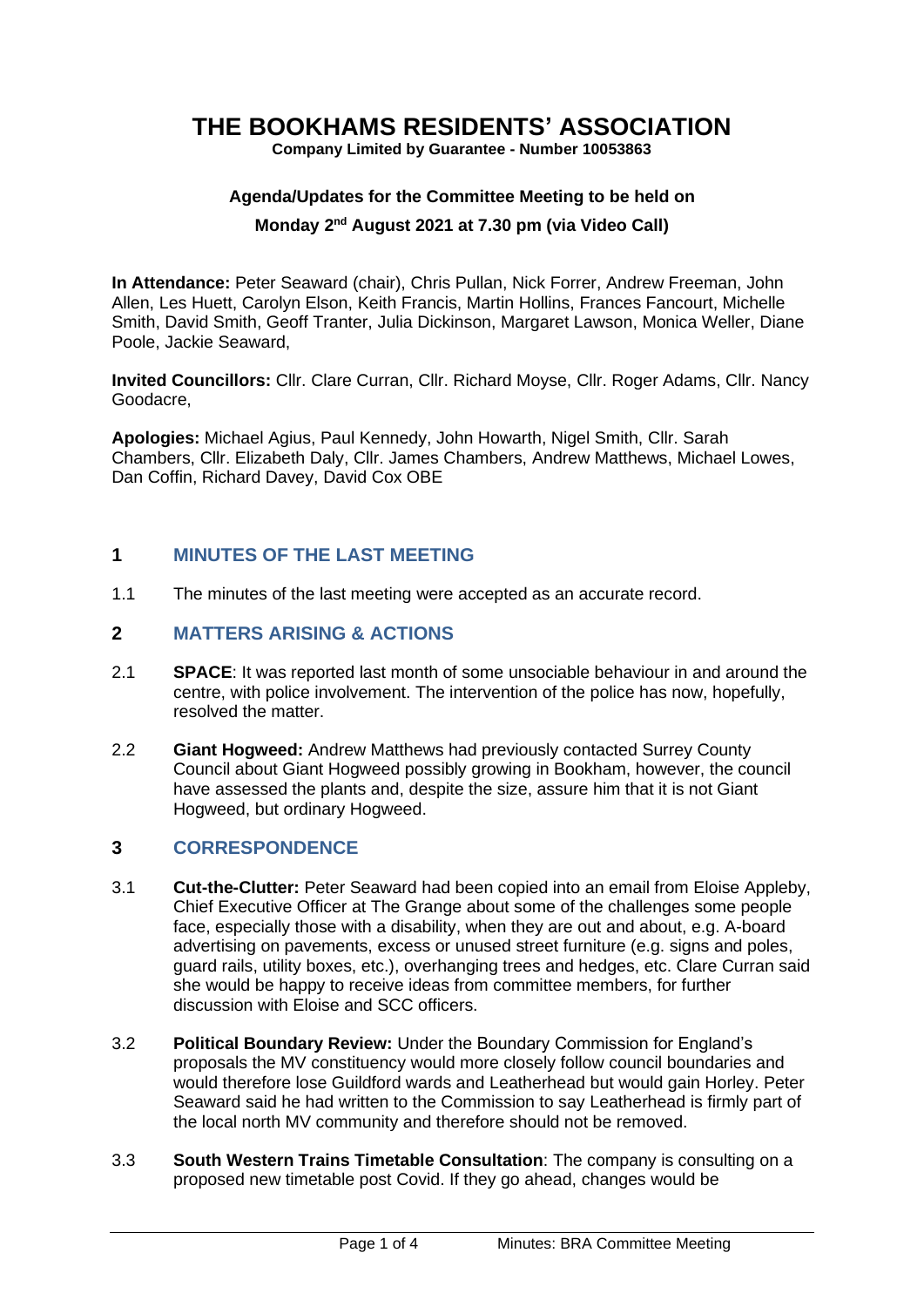implemented from December 2022 onwards with proposals to reduce the number of off-peak trains between Leatherhead and Epsom from six trains an hour to four. There will also only be one train per hour off-peak between Guildford and Leatherhead via Bookham. The [consultation is open until 19](https://www.southwesternrailway.com/plan-my-journey/timetables/timetable-consultation-december-2022)<sup>th</sup> September and Committee members may wish to express their own views.

#### **4 MANAGEMENT GROUP** (Finance, Secretariat)

- 4.1 John Howarth has updated the Companies House records to show that Nancy Goodacre is now a Director of the BRA in place of Simon Edge.
- 4.2 **AGM:** Due to the ongoing Covid 19 restrictions an executive decision was been taken to postpone the scheduled AGM on 15<sup>th</sup> July when Lisa Townsend, the Police and Crime Commissioner for Surrey, was due to speak. Notices have been put up on the notice boards, the website and a message will also go out via the BRA email distribution list. A new date of 16<sup>th</sup> September has been scheduled and Lisa has been informed. If there are new restrictions in place in September then the AGM would revert to a Zoom meeting.

## **5 PLANNING GROUP**

- 5.1 **Planning Committee:** Since the last committee meeting the planning committee has written to object to the following planning applications:
	- MO/2021/0813: Woodleigh, Church Road, Bookham, Surrey KT23 3JT to erect a pair of semi-detached dwellings and a terrace of three dwellings, including associated access, parking and landscaping, following demolition of existing dwelling.
	- MO/2021/0976: Fir Tree Farm, 101 Woodlands Road, Bookham, Surrey KT23 4HN for the demolition of existing kennels building 1, 3 and 4 and erection of one dwelling with associated access, parking and landscaping.
	- MO/2021/1051: 7, Howard Road, Bookham, Leatherhead, Surrey, KT23 4PW to erect a single/two storey rear/side extension following demolition of existing, demolition of garage and shed, new roof with rooflights to create a room in roof space.
	- MO/2021/1192: Runfold, 37 Woodlands Road, Bookham, Surrey KT23 4HG to erect a detached annex in rear garden.
- 5.2 **Howard of Effingham Site**: This application was also discussed as Berkeley Homes has submitted two planning applications to Guildford Borough Council, one for an additional 110 homes and the second which would remove two areas of land that were earmarked for planting and landscaping facilitating part of the 110 home development on one of them.

#### **6 ENVIRONMENT GROUP (Roads, Paths, Drainage, Flooding, Trees, Horticulture, Air pollution, Litter Pick)**

- 6.1 **Litter Pick/Great British Spring Clean:** Margaret Lawson reported that the litter picks had recommenced and would continue on a monthly basis, although it was felt that there was now less litter about.
- 6.2 **Roads and Pavements:** Clare Curran said that there are plans to build a refuge on the A246 near The Lorne; that the works in Middlemead had now been completed and that several pavement improvements were underway or would be starting shortly, e.g. Dawnay Road, Down's Way and Eastwick Drive.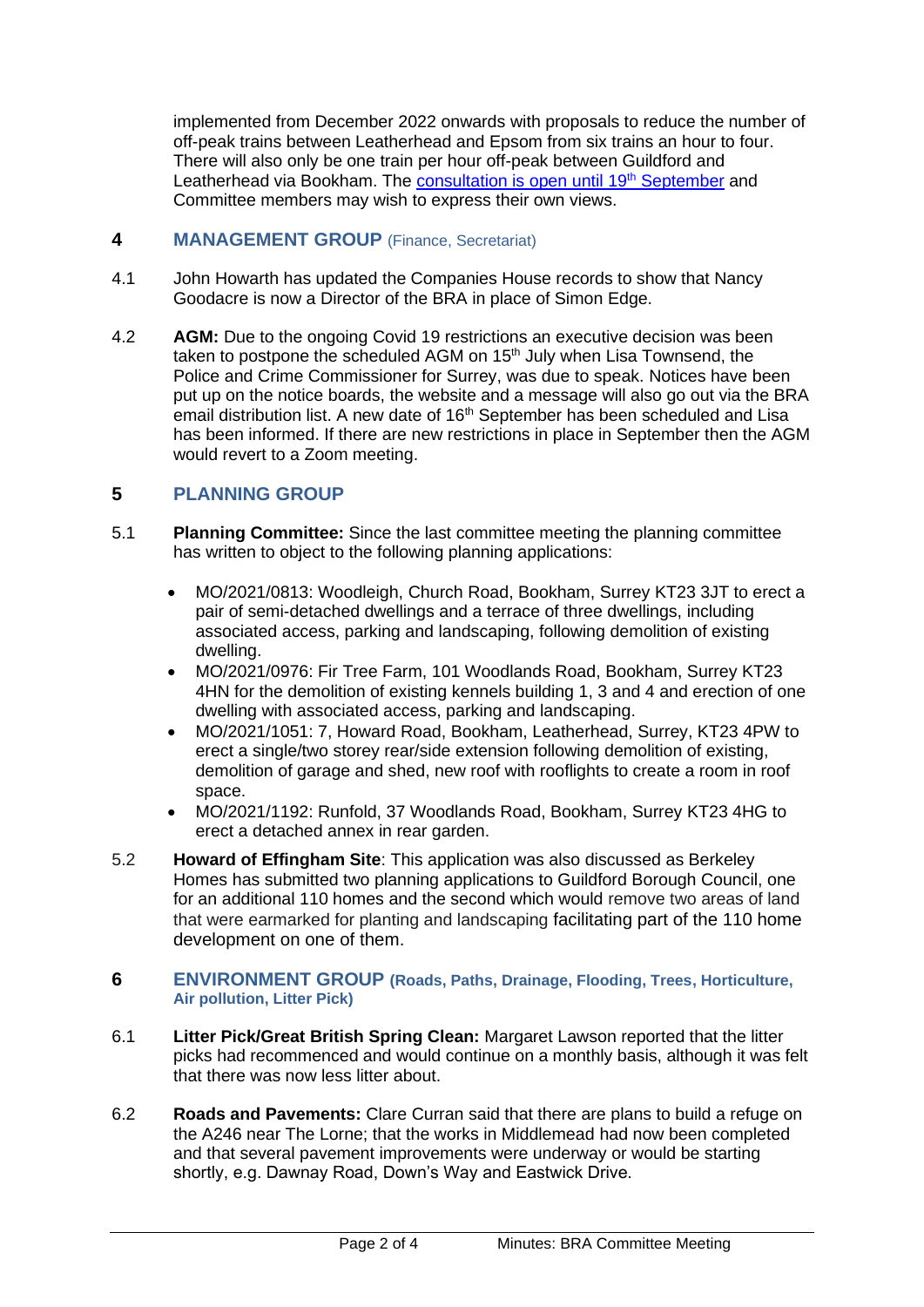- 6.3 **Flooding:** It was noted that there are drainage problems on the A246 by Chandlers Building Supplies and that sandbags are being used to protect one or more houses opposite. The drains are to be jetted soon which will hopefully alleviate the problem.
- 6.4 **Trees**: Frances Fancourt said she had received some quotes to plant some trees between the Lower Shott and Church Road. Approval is awaited from SCC to confirm suitability of the proposed sites. CIL funding is also being sought from MVDC. Several planters are also being planned.
- 6.5 **Bookham High Street Party:** The Bookham Street Party on 31st July went ahead and was very successful, despite the rain. The committee wished to convey its congratulations to Dan Coffin and Richard Davey for their tremendous efforts in organising it, alongside MVDC, and their tireless contribution on the day.
- 6.6 **Village Day:** This has been rescheduled to 30 th August and the BRA will have a stall with several tree wardens in attendance. A number of trees will also be given away although recipients would need to fulfil several criteria, e.g. BRA member, willingness to plant it where others can also see it, etc.
- 6.7 **Blue Heart Scheme:** Diane Poole said that there was still a high level of interest with many sites now looking 'wild'. It was noted however that a one metre cut is still required to ensure sightlines are maintained and that all areas will be cut in November.
- 6.8 **Hanging Baskets:** Andrew Matthews has spoken with the Shopkeepers in Lower Shott and Mr Jeffrey's Hair Salon and Harvey Fab are willing to water the hanging baskets there. Mrs Casselden has tentatively agreed to water the ones in Church Road, and has expressed interest in the watering machine that Laytons have bought.
- 6.9 **Bookham Station Signage**: Andrew Matthews met with David Wilby from South Western Railway on Friday the 16th of July, and David seemed happy to look at upgrading the station signage to make it more suitable for passengers with Special Educational Needs and Disabilities, provided the BRA is willing to pay half of the cost. If we agree then Andrew will reply to David to get a figure for the amount we need to raise and submit a CIL application.
- 6.10 **Bookham Station Accessible Path:** On 23rd July Peter Seaward and Andrew Matthews met with Paul Beresford MP to discuss the accessible path to the station. Sir Paul is going to approach Natural England Senior management to try and get them to help move the project forward.

#### **7 COMMUNITY GROUP (Education, Police, Transport, Emergency Services, Health, Churches Together)**

- 7.1 **Police:** It was noted that CCTV monitoring centre in Reigate is to be closed. The committee expressed its concern of this development and wondered how CCTV footage would be monitored in future.
- 7.2 **Churches Together:** Congregations are now opening up and getting back to normal. St. Nicolas Church is also planning to remove the pews to allow the church to be opened up and used for other community purposes.
- 7.3 **GP Surgeries:** Keith Francis said he'd heard of some complaints about the surgeries, e.g. having to wait weeks for an appointment, not being seen in person,